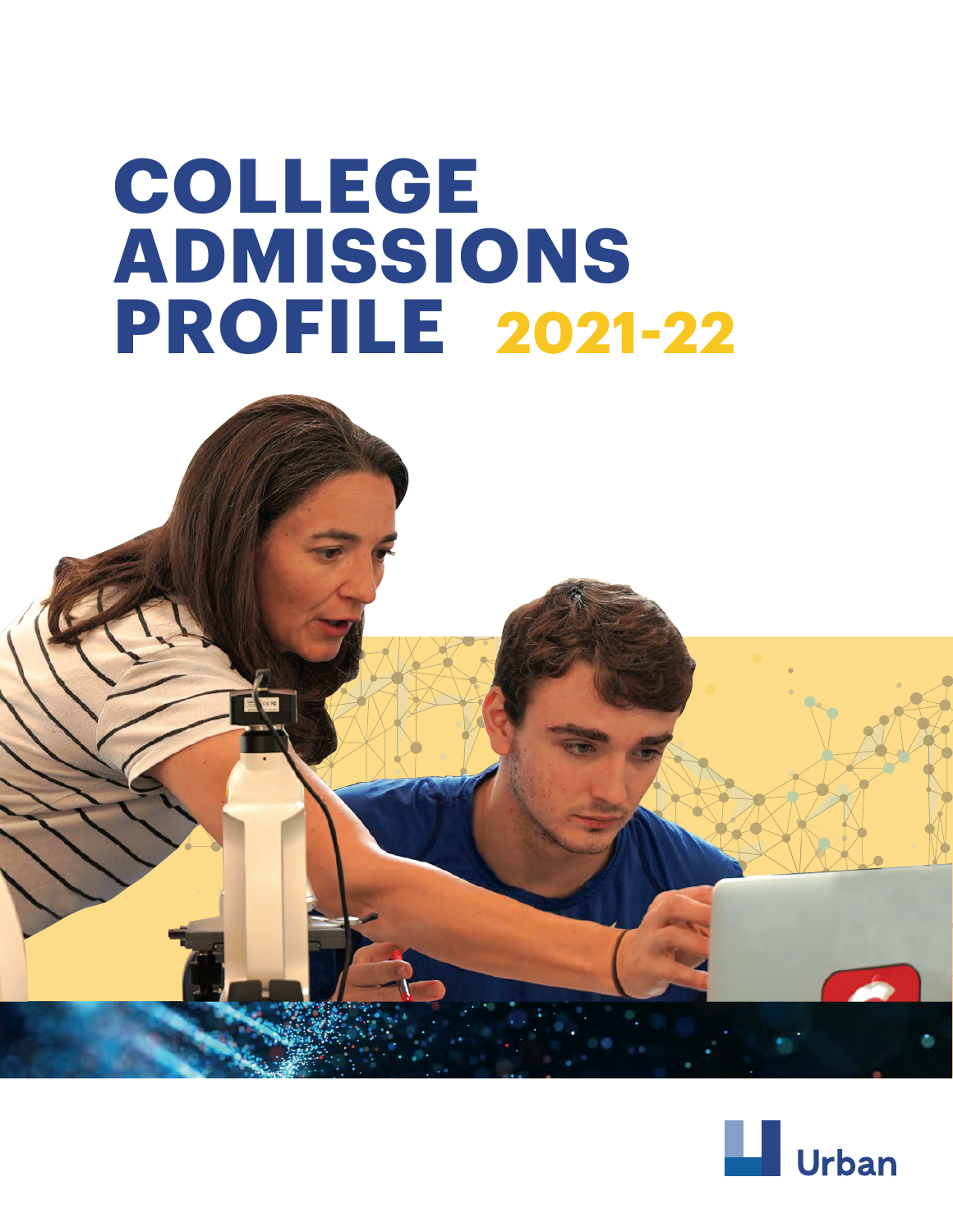## **College Matriculation from 2017 to 2021**



*Urban graduates between 2017 and 2021 enrolled in 124 colleges across 29 states\* and 4 countries. Each year 99-100% of Urban School graduates continue onto four-year colleges and universities.* 

| <b>By Region</b>     | 2017-21        | %   |
|----------------------|----------------|-----|
| CALIFORNIA           | 143            | 29% |
| NEW ENGLAND          | 116            | 24% |
| MID-ATLANTIC         | 95             | 19% |
| <b>MIDWEST</b>       | 57             | 12% |
| PACIFIC NORTHWEST    | 29             | 7%  |
| SOUTHEAST            | 26             | 5%  |
| SOUTHWEST            | 14             | 3%  |
| <b>INTERNATIONAL</b> | $\overline{7}$ | 1%  |

| <b>Public/Private</b> | 2017-21 | ℅     |
|-----------------------|---------|-------|
| Private Out-of-State  | 299     | 61%   |
| Private In-State      | 81      | 17%   |
| Public In-State       | 62      | 13%   |
| Public Out-of-State   | 38      | 8%    |
| International         |         | $1\%$ |

| <b>By Type</b>           | 2017-21 | ℅      |
|--------------------------|---------|--------|
| Research University      | 283     | 58%    |
| Liberal Arts             | 188     | 39%    |
| Arts College             | 12      | 3%     |
| <b>Community College</b> | З       | $<1\%$ |
| Professional Training    |         | <1%    |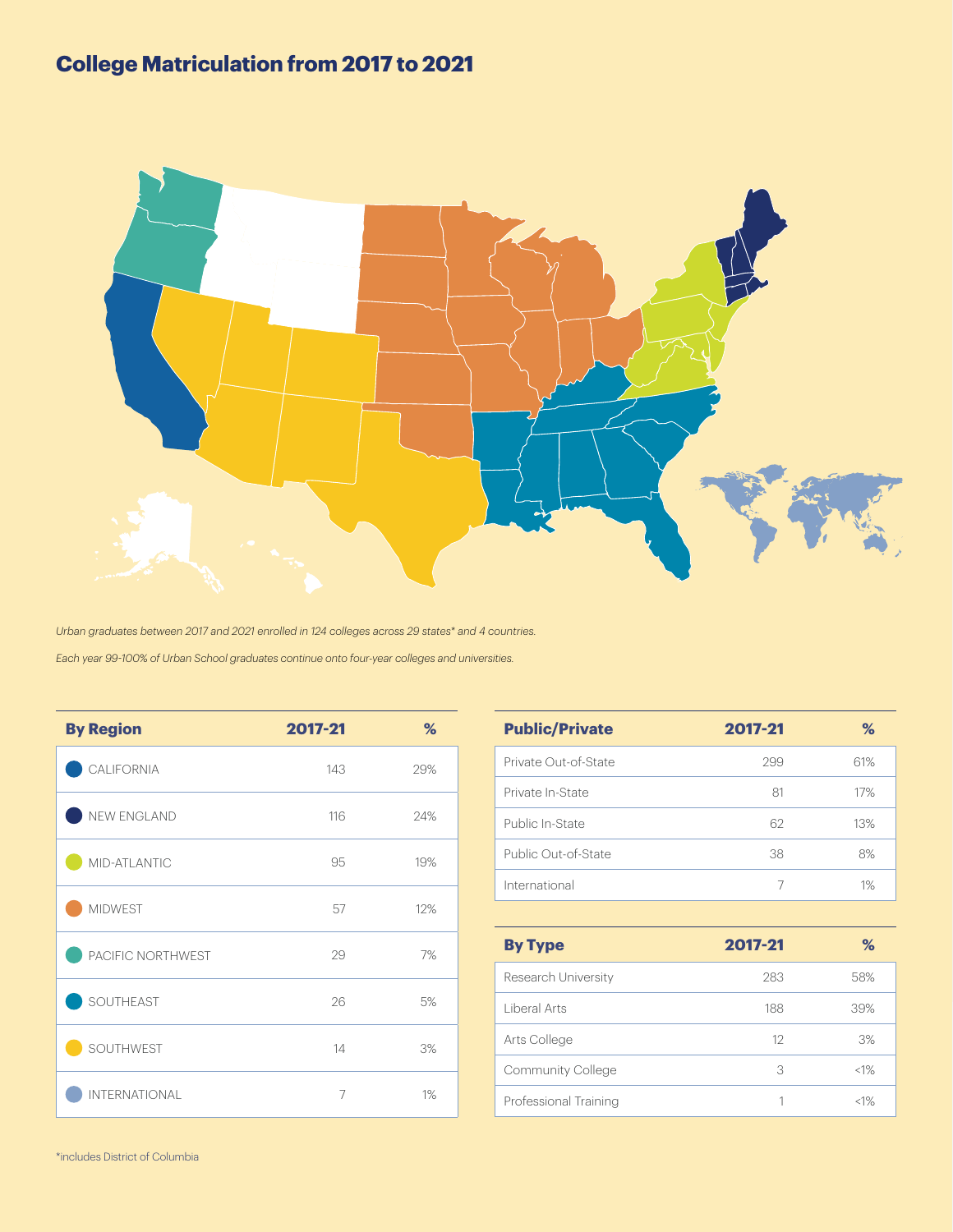**Dan B. Miller** Head of School

**Charlotte Worsley** Assistant Head for Student Life

**Jessica Yen** Academic Dean

**Lauren Gersick** Director of College Counseling



## **Overview**

Urban School of San Francisco seeks to ignite a passion for learning. Urban's extraordinary teachers challenge our 428 students with an acclaimed academic program that combines a college-preparatory curriculum in math, science, arts and humanities with a comprehensive service learning and competitive athletics program, and a rich selection of co-curricular activities. But the most enduring aspect of an Urban education is that students learn to take responsibility for their education and become active citizens in their own communities. Located adjacent to Golden Gate Park, Urban School has been at the forefront of educational excellence since our founding in 1966, pioneering nationally regarded innovations such as block scheduling, integrated service learning and the first 1:1 laptop program at any California independent high school.

## **Student Activities**

At Urban, we believe that high school is an important experience in its own right. Through strong relationships with their teachers, advisors and with each other, Urban students

learn early on how to navigate a culture of collaboration, inclusion and mutual respect, both inside and outside the classroom. Urban has dozens of affinity and ally organizations and special interest student clubs, as well as student government, an active international, outdoor and class trips program, and a student newspaper and yearbook. Performing arts opportunities include fall and winter theater productions, circus class performances and the annual One Acts. Urban also offers an advanced and junior jazz band, chamber orchestra and The Urban Singers chorus.

## **Athletics**

A member of the Bay Area Conference and Bay Counties League-West, Urban fields interscholastic teams in baseball, basketball, cross country, fencing, golf, lacrosse, sailing, soccer, track, softball, tennis and volleyball. On average, around 65% of Urban students participate in our athletics program each year.

## **Admissions**

Urban seeks students with an enthusiastic approach to learning and a clear capacity for success

in a challenging academic program. The school received more than 700 applications for the incoming class, and we draw students from public, independent and parochial schools in San Francisco (87%) and the Bay Area (13%). Urban is committed to reflecting the ethnic, racial and socio-economic diversity of the Bay Area. Our student body comprises 47% students of color, and for the 2021-22 school year, 29% of the student body will receive \$4.65 million in financial aid.

## **Evaluation at Urban**

A nationally recognized educational leader among secondary schools, Urban's program is designed to challenge students to perform at their highest level. The assessment system includes cycles of ongoing teacher feedback and student reflection. Written reports are provided twice per term—at the midpoint and at the end of each 12-week class—along with a final course letter grade. Urban's specific, differentiated evaluative feedback fosters high levels of student engagement and depth of understanding and achievement, all of which support our mission to inspire a passion for learning.

**Urban Advanced Studies (UAS):** The Urban School curriculum provides an exceptionally strong college preparatory foundation across all subjects. Designated as UAS, many of our classes are comparable to college-level work in pace and content, and are recognized by colleges—including the University of California—as honors-level. Offered in every subject area, UAS coursework is developed by the Urban faculty and is not limited to the College Board Advanced Placement curriculum. Students are counseled as to the number of UAS classes taken each term.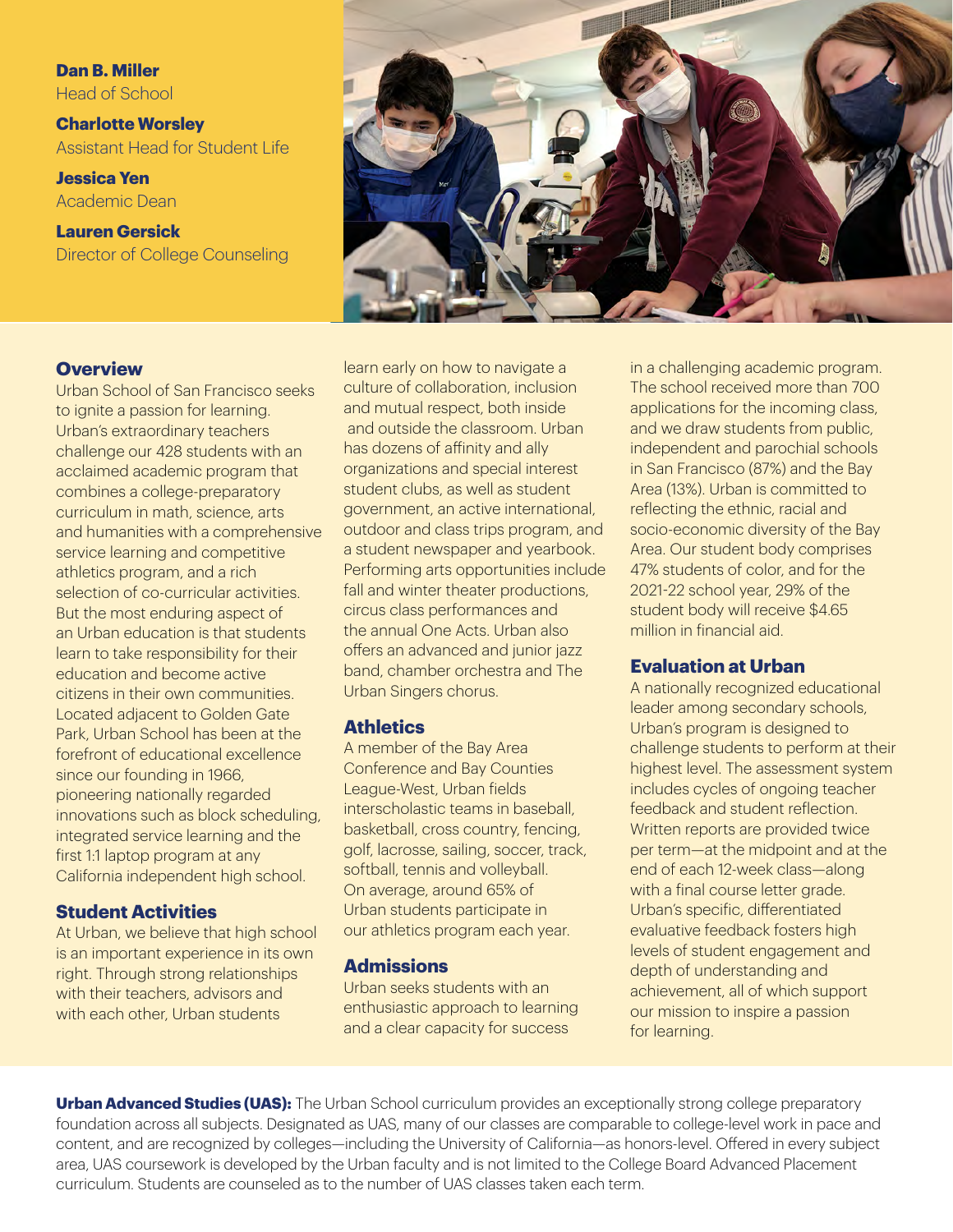## **Teaching and Learning at Urban School**

**Three-term System:** Urban's program exposes students to the independence, depth of learning and academic challenge common in college and beyond. The academic year is divided into three 12-week terms: fall, winter and spring. Students take four classes each term, and many classes last for one or two terms. Due to longer class periods, a one-term class is equivalent to a semester course and a two-term class is equivalent to a year-long course.

**Graduation Requirements: Urban** School requires 22 academic credits for graduation, distributed across the

curriculum. One credit is equivalent to a year-long course. In completing Urban's graduation requirements, students exceed the minimum course requirements for admission to the University of California system. The |school also requires physical activity credits and 9th and 10th grade health education coursework for graduation.

**Service Learning:** Urban's nationally regarded Service Learning program is tailored to the developmental needs of adolescents and to the educational mission of the school. The four-year program encourages students to

approach unfamiliar situations and diverse populations with empathy; to develop a sense of identity, responsibility and purpose in relation to the surrounding community; and to act on their desire and ability to affect positive, thoughtful change.

**Educational Partners:** Urban School has partnerships for semester-long programs with The Oxbow School, an intensive interdisciplinary program combining visual arts and academics in Napa, CA; The Mountain School in rural Vermont; and The School for Ethics and Global Leadership in Washington, D.C.

## **Curricular Highlights**

Urban students are encouraged to explore deeply across a range of subjects. The three-term system allows for college-level specificity in a broader reaching high school context. Below, we've highlighted a sampling of noteworthy Urban academic programs.

#### **Multidisciplinary Courses**

These classes span and blend traditional disciplines, encouraging students to apply their skills and knowledge across subjects. Many of these courses involve a significant field component.

- » **Cal Studies**, a one credit interdisciplinary course that explores the economic, environmental and socio-political implications of a single issue, such as water.
- » **Global Migration** examines patterns in migration, as well as the various reasons that lead people to move.
- » **Climate Change: Challenges and Solutions** engages students to dive deeply into one of the greatest challenges facing humanity, including the political, economic and social justice implications of action versus inaction.
- » **Voices of Incarceration** Through readings, writing and meeting those who have been released back into their communities, this course explores how more than 70 million Americans bear the marks of the criminal justice system.



## **Bay Area BlendEd Consortium**

Urban is a founding leader of the Bay Area BlendEd Consortium, a partnership among seven leading independent high schools. BE offers classes combining face-to-face and online instruction, while preserving the core relational culture and values that are at the heart of Urban's and our partner schools' educational missions.



## **Environmental Sustainability**

Urban offers many classes that address different aspects **URBAN** of our relationship with the

**ENVIRONMENTATE CONTROL MATE IN A DISPONENT MATER** upon and making connections to students' prior knowledge from other disciplines. Many of our environmental sustainability classes include field trips as central components; student understanding, classroom activities and major assessments all proceed from these experiences. By taking these classes, including UAS Environmental Science: Ecology, Marine Biology and UAS The Naturalist as Writer, students expand their knowledge, personal connection and contextualization of key sustainability challenges.



**UrbanX Labs** is Urban's integrated and interdisciplinary approach to the design,

technology and engineering educational needs of the 21st century. UrbanX courses teach students the fundamentals of discovery, innovation, creativity and problem-solving, all deeply rooted in Urban's highly academic and supportive teaching environment. Courses include Electronics and Robotics, Materials Science, Computer Science, Industrial Design and more.

**Mathematics** Urban's math program is organized around integrated Math 1, 2 and 3 courses, which are close to traditional Algebra 1, Geometry, Algebra 2 and precalculus. The curriculum emphasizes a spiraled content structure, whereby students revisit and re-integrate learned concepts with increasing levels of challenge. Urban elective offerings include highly conceptual options, such as the honors-level UAS Infinity and UAS Space (both complements to UAS Calculus), as well as the BlendEd Consortium yearlong, honors-level Multivariable Calculus. Urban's advanced UAS Computer Science 2 and 3 are college level classes that prepare students for programming in any language.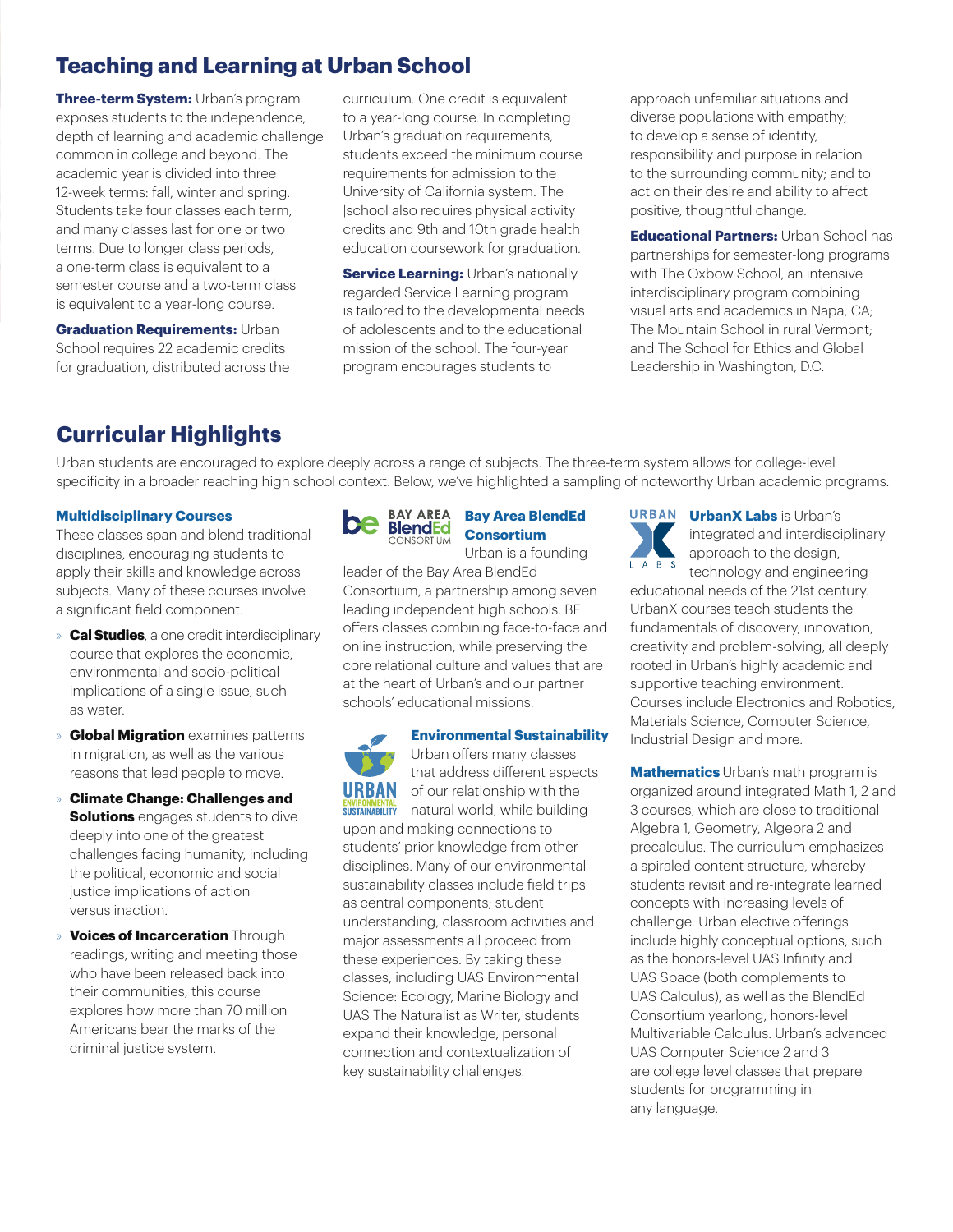## **Curriculum Guide**

UAS denotes Urban Advanced Studies, Urban's most rigorous coursework.

| <b>Math</b><br>Three credits required<br>9 <sup>th</sup> : Math 1A and B <sup>*</sup><br>10 <sup>th</sup> : Math 2A and B<br>11 <sup>th</sup> : Math 3A and B                           | <b>Advanced Math Applications</b><br>Discrete Mathematics<br><b>Statistics &amp; Probability</b>                                                                                                                                                                             | Computer Science 1<br><b>UAS</b> Computer Science 2<br><b>UAS</b> Computer Science 3                                                                                                                                                        | <b>UAS</b> Functions<br><b>UAS</b> Calculus A and B<br><b>UAS</b> Analytic Geometry                                                                                                                                                                                                                              | <b>UAS</b> Space: Group Theory<br><b>UAS</b> Infinity: Theory of Infinite<br>Sets & Chaos Theory                                                                                                                                   |
|-----------------------------------------------------------------------------------------------------------------------------------------------------------------------------------------|------------------------------------------------------------------------------------------------------------------------------------------------------------------------------------------------------------------------------------------------------------------------------|---------------------------------------------------------------------------------------------------------------------------------------------------------------------------------------------------------------------------------------------|------------------------------------------------------------------------------------------------------------------------------------------------------------------------------------------------------------------------------------------------------------------------------------------------------------------|------------------------------------------------------------------------------------------------------------------------------------------------------------------------------------------------------------------------------------|
| <b>Science</b><br>Two credits required<br>9 <sup>th</sup> : Fundamentals of<br>Science 1A and 1B<br>(bio/chem)<br>10 <sup>th</sup> : Fundamentals of<br>Science 2A and 2B<br>(bio/chem) | <b>Applied Physics:</b><br>Electronics & Robotics<br><b>Applied Physics:</b><br>Motion & Machines<br>Astronomy<br>Marine Biology                                                                                                                                             | Geology<br>Human Anatomy and<br>Physiology<br>Applied Chemistry: Materials<br>Science<br><b>UAS</b> Advanced Chemistry<br>A and B                                                                                                           | <b>UAS</b> Environmental Science:<br>Physical Resources<br><b>UAS</b> Environmental Science:<br>Ecology<br><b>UAS</b> Advanced Biology:<br>Genetics                                                                                                                                                              | <b>UAS</b> Advanced Biology:<br><b>Infectious Disease</b><br><b>UAS</b> Advanced Physics:<br>Mechanics<br><b>UAS</b> Advanced Physics:<br>Electricity and Magnetism<br><b>UAS</b> Advanced Physics:<br>Waves and Light             |
| <b>History</b><br>Two credits required<br>9 <sup>th</sup> : World History (A and B)<br>10th/11th: UAS Making America<br>and <b>UAS</b> Remaking America                                 | Birth of Modern China<br>Civics and Society<br>Comparative Religion:<br>Our Search for Meaning<br>Contemporary Issues:<br>Research & Writing<br>Economics                                                                                                                    | The French Revolution<br>Globalization<br><b>Screening History</b><br>South African History<br>US Foreign Policy in the<br>20th Century and Beyond                                                                                          | <b>UAS</b> America Transformed:<br>1865-1929<br><b>UAS</b> Asian American History<br><b>UAS</b> Colonial Origins<br><b>UAS</b> Constitutional Law<br><b>UAS</b> Contemporary China<br><b>UAS</b> Environmental History                                                                                           | <b>UAS</b> History of South Asia:<br>Modern South Asia<br><b>UAS</b> History of Women in<br>America<br><b>UAS</b> Medieval History<br><b>UAS</b> Modern Middle East<br><b>UAS</b> Race in Latin American<br>History                |
| <b>English</b><br>Four credits required<br>9 <sup>th</sup> : The Journey<br>(English 1A and 1B)<br>10 <sup>th</sup> : Composition<br>(English 2A and 2B)                                | Examining the Good Life<br>Journalism+<br><b>UAS</b> American Romanticism<br><b>UAS</b> British Literature:<br><b>Breaking Boundaries</b><br><b>UAS</b> Creative Nonfiction                                                                                                  | <b>UAS</b> Faulkner<br><b>UAS</b> Immigrant Literature:<br>A Legacy of Innovation<br><b>UAS</b> Introduction to<br>Creative Writing<br><b>UAS</b> Latin American Literature                                                                 | <b>UAS</b> Literature of Dystopia<br>and SciFi<br><b>UAS</b> Modern American<br>Literature<br><b>UAS</b> Nigerian Literature<br><b>UAS</b> Poetry: Form<br>and Meaning                                                                                                                                           | <b>UAS</b> Russian Literature:<br>Dostoevsky and Chekhov<br><b>UAS</b> Shakespeare<br><b>UAS</b> The Naturalist as Writer<br><b>UAS</b> Toni Morrison                                                                              |
|                                                                                                                                                                                         |                                                                                                                                                                                                                                                                              |                                                                                                                                                                                                                                             |                                                                                                                                                                                                                                                                                                                  |                                                                                                                                                                                                                                    |
| <b>World Languages</b><br>Three credits required*                                                                                                                                       | Chinese 1-3<br><b>UAS</b> Chinese 4-6                                                                                                                                                                                                                                        | French 1-3<br><b>UAS</b> French 4-6                                                                                                                                                                                                         | Spanish 1-3<br><b>UAS</b> Spanish 4-6                                                                                                                                                                                                                                                                            |                                                                                                                                                                                                                                    |
| <b>Visual and Performing Arts</b><br>Two credits required                                                                                                                               | <b>Performing Arts</b><br>Theater 1: Playing Characters<br>(Including Yourself)<br>Theater 2: Techniques and<br>Styles for Performance<br>Circus Techniques<br>One Acts Festival<br>Peer Education Theater<br>Theater Production<br><b>UAS</b> Musical Theater<br>Production | Introduction to Urban Singers<br>Introduction to Jazz Band<br>Introduction to Chamber<br>Orchestra<br>Urban Singers<br>Lab Jazz Band<br>Advanced Jazz Band<br>Chamber Orchestra<br>Music Theory 1<br>20th Century American<br>Popular Music | Advanced Musical Ensemble<br><b>UAS</b> Applied Music Theory:<br>Tools for Performing Musicians<br><b>UAS</b> Music Production and<br>Engineering<br><b>UAS</b> Music Theory 2:<br>Composition<br><b>Visual Arts</b><br>Architectural Design<br>Art as a Daily Practice<br>Drawing/Mixed Media<br>Graphic Design | <b>Industrial Design</b><br>Painting<br>Photography<br>Sculpture: Clay and<br>Mixed Media<br>Video Production<br><b>UAS</b> Advanced Art Exhibition<br><b>UAS</b> Media Arts<br><b>UAS</b> Printmaking<br><b>UAS</b> Stone Carving |
| <b>Multidisciplinary Courses</b>                                                                                                                                                        | California Studies<br>Climate Change: Challenges<br>and Solutions                                                                                                                                                                                                            | Global Migration: Who,<br>Where, Why                                                                                                                                                                                                        | Mathematics of Democracy<br>Voices of Incarceration                                                                                                                                                                                                                                                              | <b>UAS</b> Rethinking Poverty                                                                                                                                                                                                      |
| <b>Service Learning</b><br>Two credits required,<br>distributed over four years                                                                                                         | 9th Grade Service Learning:<br>Identity and Ethnic Studies /<br>9th Grade Health                                                                                                                                                                                             | 10th Grade Service Learning:<br>Identity and Community<br>Partnerships /<br>10th Grade Health                                                                                                                                               | Junior Service Learning<br>Independent Internship and<br>Seminar: Identity at Urban<br>and Beyond                                                                                                                                                                                                                | Senior Service Learning:<br>Independent Internship<br>and Understanding Systems<br>of Inequity and Resistance                                                                                                                      |

**\*** Some students may test into second year math or language as incoming 9th graders. Courses are subject to change annually. **<sup>+</sup>** Does not fulfill an English requirement

Great Outdoors